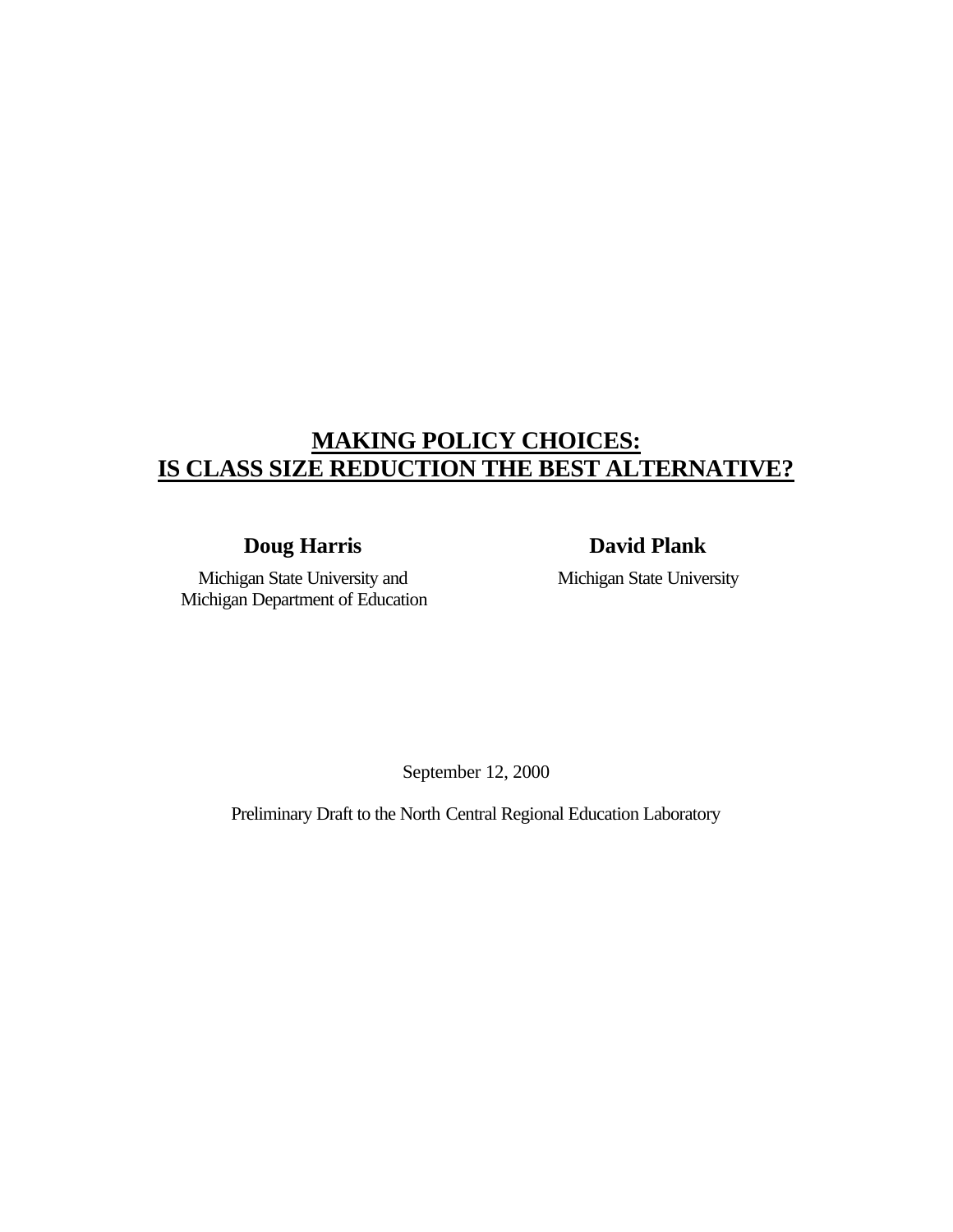#### **I. Introduction**

Everyone wants to improve student performance. The question is, how? States and school districts across the country have chosen class size reductions as the answer. Anyone who has ever taught a class or read the available research knows that reducing class size does make a difference. Teachers have more time to give personal instruction to students and spend less time dealing with disciplinary issues.

Unfortunately, knowing that class size reductions make a difference is not very helpful for making school policy. Yes, lowering class sizes can help, but so can improving technology, providing better textbooks, expanding professional development opportunities for teachers, and increasing teacher salaries to attract and keep more able educators. All of these initiatives can improve student achievement. They also cost money. Information about the relative gains and costs of different policies should be accounted for in making the tough decisions about education spending.

How should these tough choices be made? In theory, all programs should be adopted if the benefits exceed the costs. In the real world, however, funding levels are fixed. This means that only some of the beneficial programs can be adopted. To get the most out of their limited resources, policymakers must instead try to find the most *costeffective* mix of programs – seeking the "biggest bang for the buck."

The problem that policymakers face is that there is rarely good information available to compare the costs and benefits of multiple programs. These comparisons are essential for sound decision-making, yet education research usually focuses on the benefits, and only for individual programs. As a result, administrators and policymakers are forced to rely on gut instincts, intuition, the demands of special interests, and ideas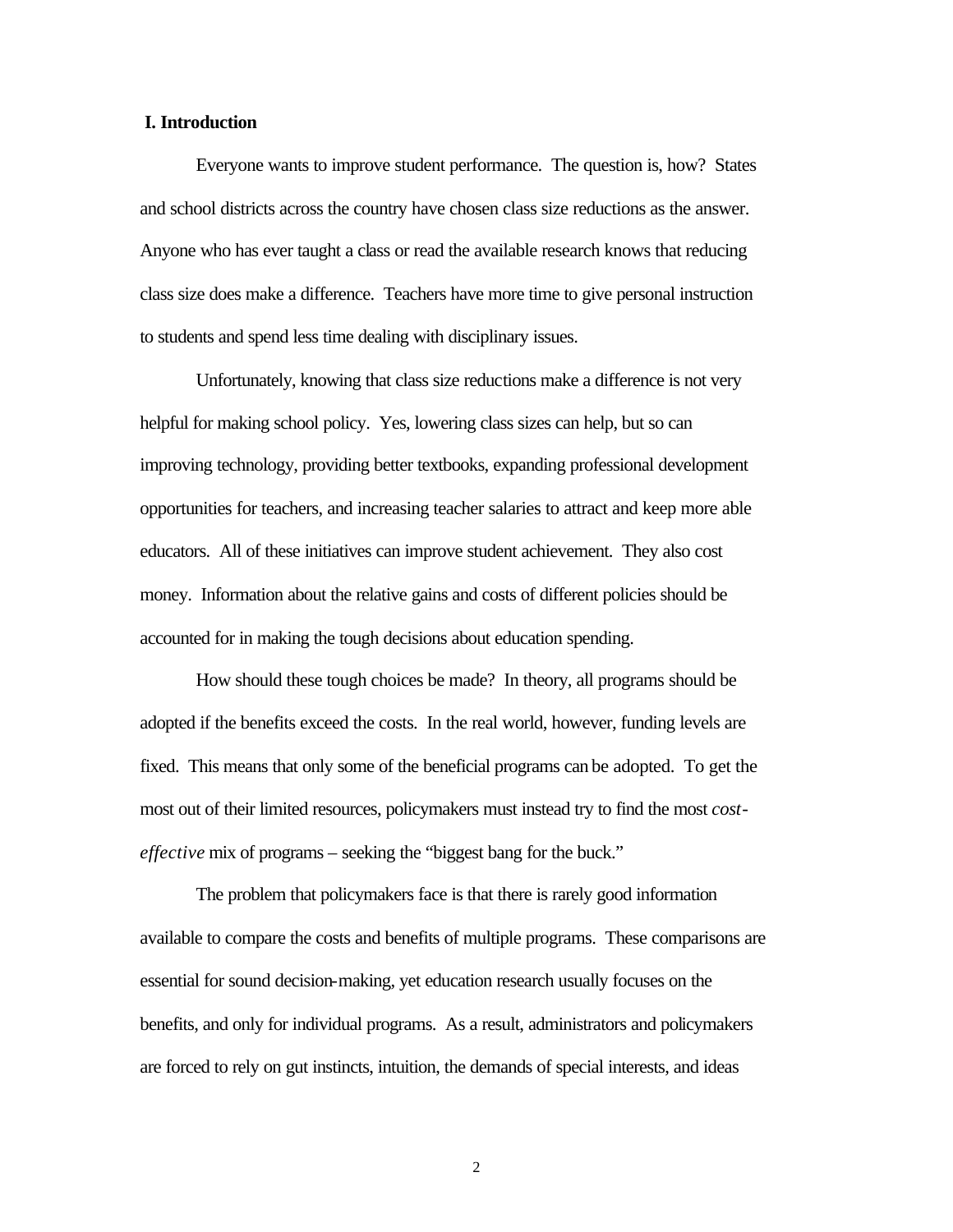from other districts or states. It is difficult to fault them for this approach, since they have little other information on which to base their choices.

In this paper we seek to promote the use of cost-effectiveness analysis to support more informed policy decisions. We illustrate the value of this approach by providing comparisons between policies aimed at increasing the *number of teachers* (decreasing class size) with those intended to increase the *ability of teachers*. Our results call into question the conventional wisdom about class size. Analysis of the relative gains and costs of these two policies suggests that greater improvements in student performance could be achieved through sustained policies aimed at increasing teacher ability than through further class size reductions.

The remainder of this paper provides more detail about these conclusions. Technical details are provided in the appendix. Additional technical information is available from the authors.

#### II. **National Trends**

Policies affecting class size and teacher quality have changed dramatically in recent years. Table 1 below summarizes these changes from 1960-1990.

| Year | Class Size | Teacher<br>Daily Wage | Proportion of Total Spending |               |                    |
|------|------------|-----------------------|------------------------------|---------------|--------------------|
|      |            | $(1990\$              | <b>Teacher Salaries</b>      | Other         | Administration     |
|      |            |                       | And Benefits                 | Instructional | <b>Other Costs</b> |
| 1960 | 25.8       | \$124                 | 0.68                         | 0.07          | 0.25               |
| 1970 | 22.3       | \$155                 | 0.67                         | 0.11          | 0.22               |
| 1980 | 18.7       | \$143                 | 0.60                         | 0.15          | 0.25               |
| 1990 | 17.2       | \$183                 | $0.61^2$                     | 0.12          | 0.27               |

*Table 1 – Changes in School Resources (1960-1990)* <sup>1</sup>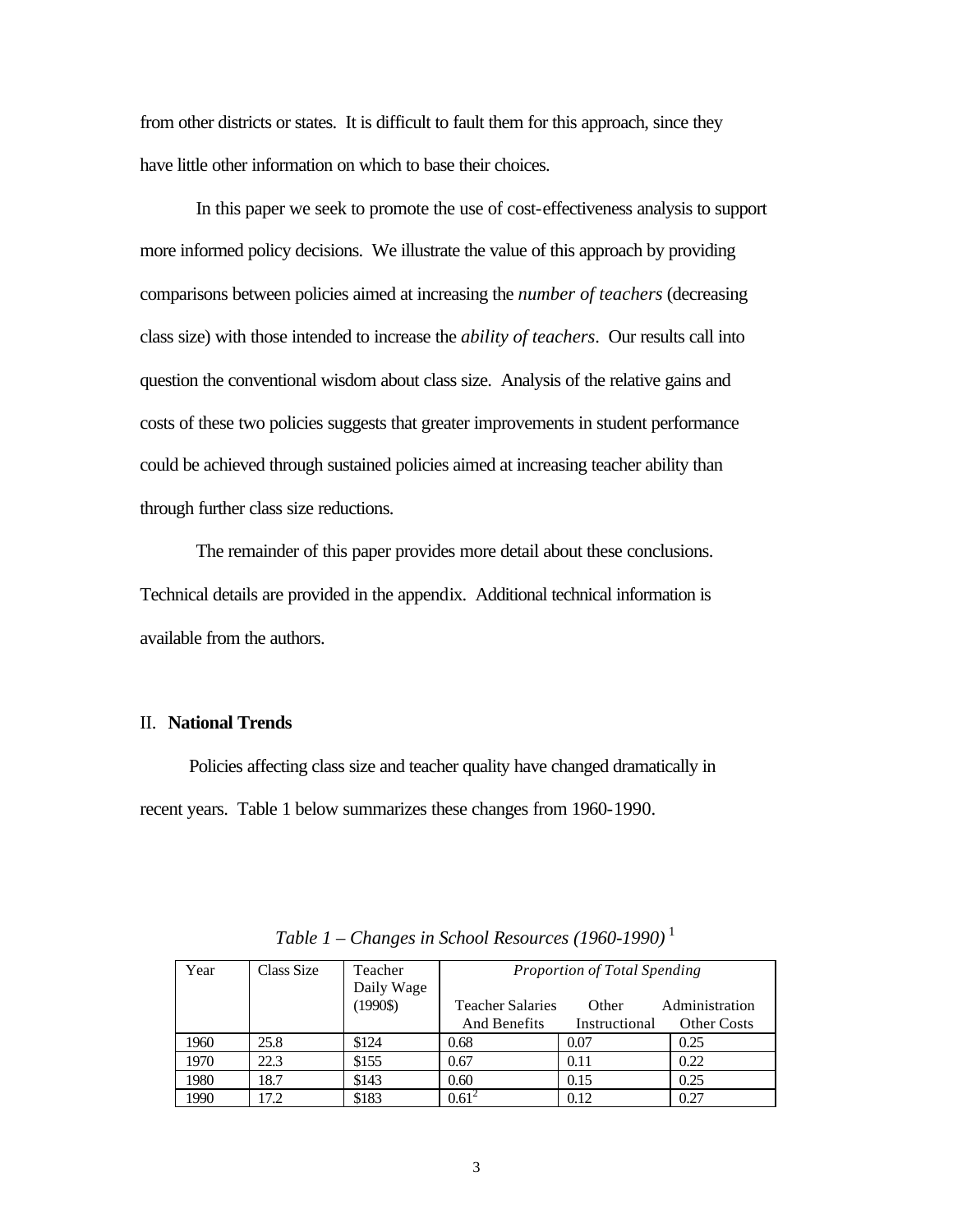Table 1 shows that teacher salaries (adjusted for inflation) have increased dramatically in recent years. What the table does not show is that the salaries of other college-educated workers have also increased. In fact, the relative salaries of teachers have gone down even as real salaries have increased.<sup>3</sup>

Table 1 also shows a significant downward trend in class sizes. Together with the increase in teacher salaries, these reforms have produced a large increase in total spending on education. Despite the increase in average teacher wages, the *proportion* of funds going to teachers decreased from 68 percent in 1960 to 61 percent in 1990. This reflects even larger percentage increases in spending for special education and support services.

#### **III. The Effectiveness of Class Size Reductions**

There are many ways to measure student performance. No single measure will capture all of the things that parents and educators consider important. For our purposes in this paper, "effectiveness" refers to changes in two common measures of student performance: test scores and future wages. Test scores are intended to reflect student achievement in knowledge, verbal and quantitative ability, thinking skills, and other education content. Future wages reflect many different aspects of performance after students have left school. These capture the likelihood of graduating from high school, motivation and ability for finishing college, people skills, and general work ability. In the following sections we focus on test scores. Wages are considered in section VIII.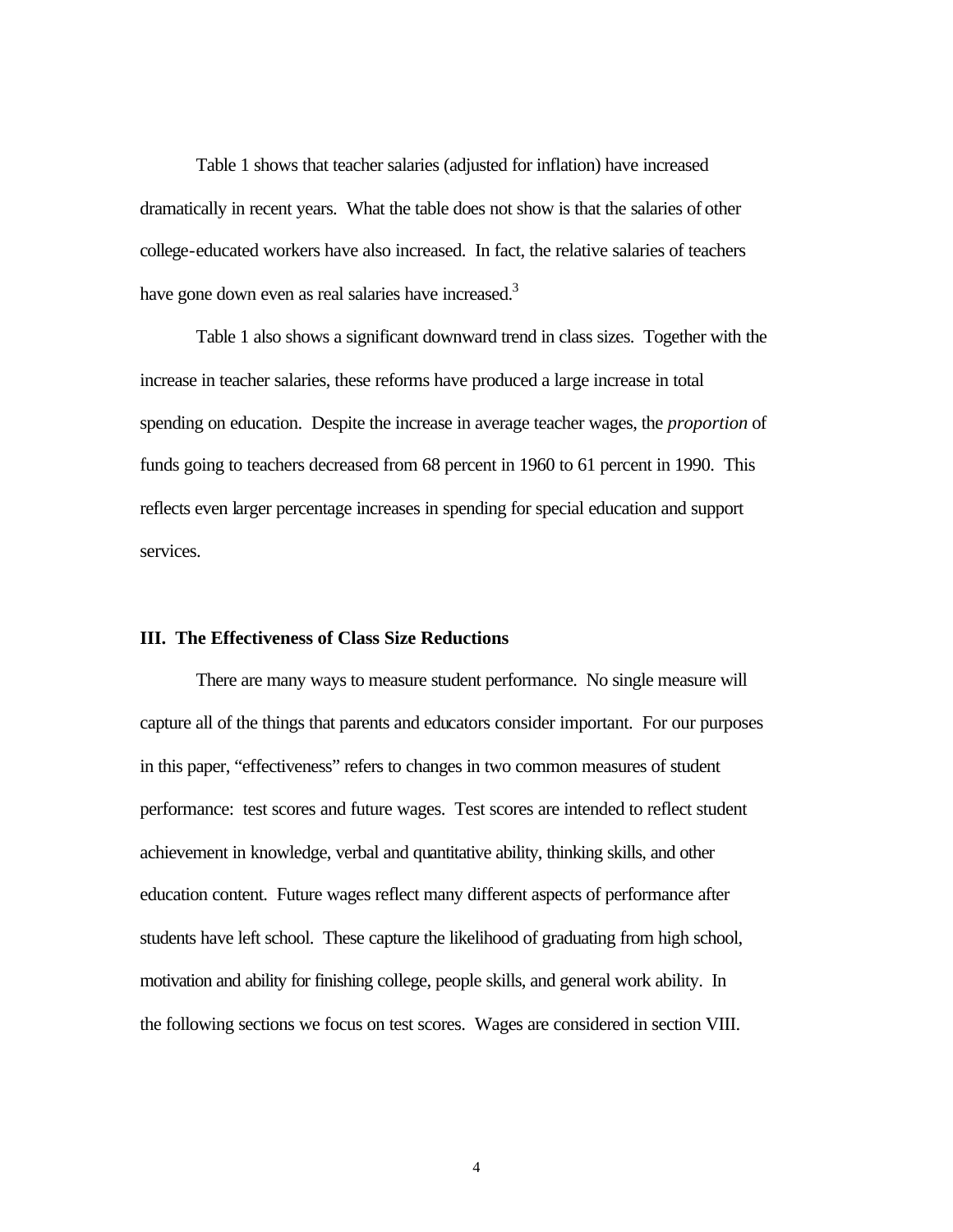Experimental research consistently shows that class size affects how students perform on standardized tests. The Tennessee STAR study of class size reductions is the best known piece of research in the field. STAR was a large-scale experiment that showed clear achievement gains from smaller classes in lower grade levels. The experiment took place in the 1980's and included random assignment of 12,000 students to small and large classes for grades kindergarten through three  $(K-3)$ . The average large class had approximately 24 students and the average small class had 15 students.<sup>4</sup>

A more recent experiment is Wisconsin's SAGE program, which included random assignment of 5,000 students to small and large classes with average sizes quite similar to the STAR program.<sup>5</sup> Many other smaller scale experiments have been conducted. Glass and Smith (1979) studied 725 separate estimates of class size effects that used varying degrees of sample control and randomization.<sup>6</sup>

The results from these studies are summarized in Table 2. The numbers in the Table represent the percentile gains for students who start at the  $50<sup>th</sup>$  percentile and who experience an average class size reduction of five students (e.g. from 25 to 20).<sup>7</sup> This assumes a very flexible reform in which class sizes can be reduced for any grades and student types – as long as the average decreases by five. $8<sup>8</sup>$ 

According to the results in table 2 from Glass and Smith (GS), the effect of such a reform in elementary grades (1-6) would help a student at the  $50<sup>th</sup>$  percentile to move to the  $52<sup>nd</sup>$  percentile – an increase of approximately two percentile points.

The other effects reported in table 2, such as those for "math" and "science," assume that the change in average class size occurs over all thirteen grades (K-12), and not just in elementary or secondary. We would expect these effects to be larger simply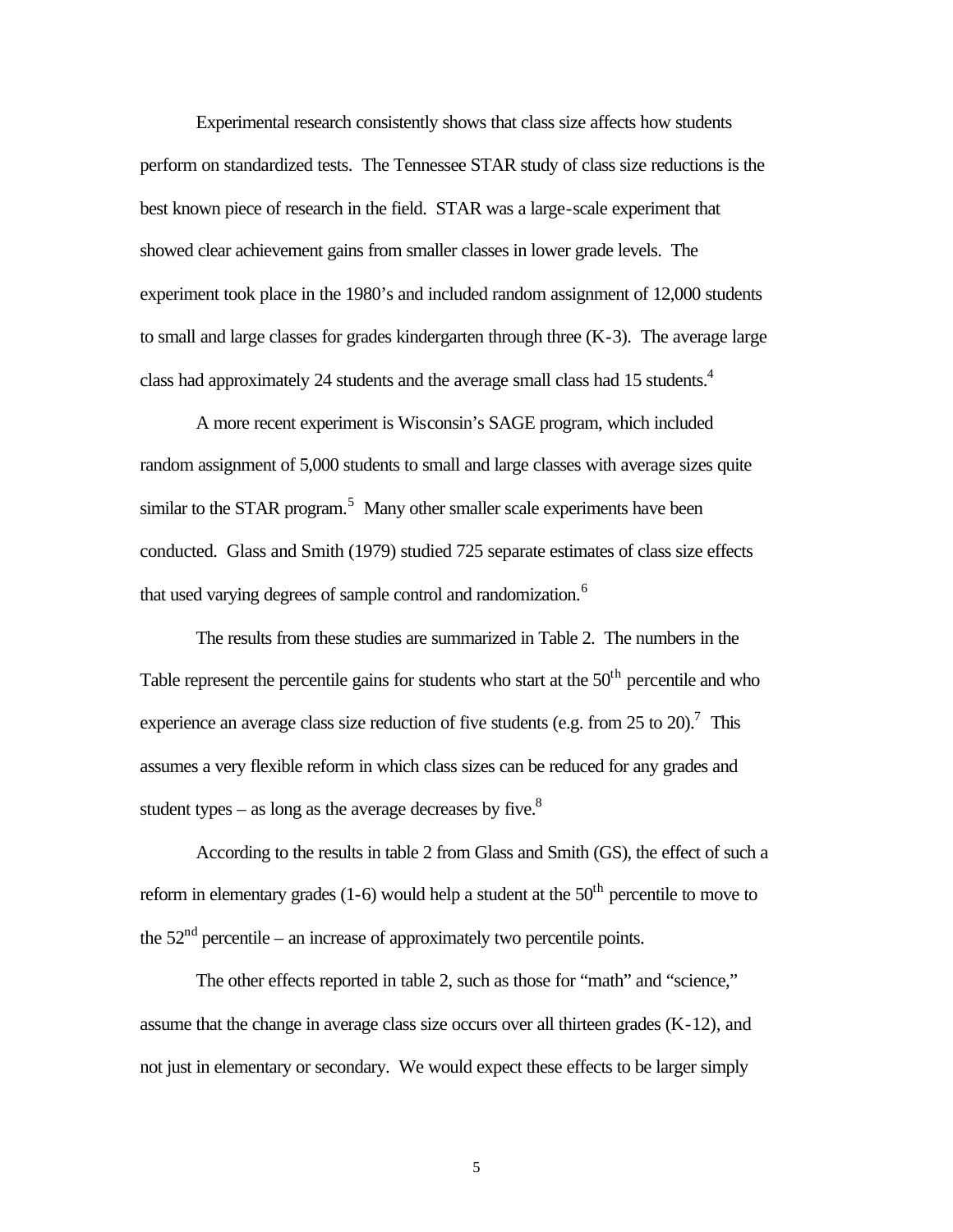because the smaller classes are applied over a larger number of grades, allowing the benefits to accumulate over time. Therefore, the smaller numbers for elementary and secondary grades do not reflect smaller effects.

| Study                    | Study       |             |           |  |
|--------------------------|-------------|-------------|-----------|--|
| Characteristics          | <b>STAR</b> | <b>SAGE</b> | <b>GS</b> |  |
| <b>Elementary Grades</b> | 2.4         | 1.0         | 1.9       |  |
| <b>Secondary Grades</b>  |             |             | 4.4       |  |
| Black                    |             | 3.4         |           |  |
| White                    |             | 1.7         |           |  |
| Reading                  | 4.0         | 1.7         |           |  |
| Language Arts            |             | 2.4         |           |  |
| Math                     | 6.8         | 4.0         |           |  |
| Science                  | 5.2         |             |           |  |

*Table 2 – Percentile Gains in Test Scores from Class Size Reductions*  $(Base = 50<sup>th</sup>$  percentile; Treatment = reduce classes by 5 students)

The most important idea to take away from table 2 is that reduced class sizes do produce gains in students' academic achievement. The data in the Table also suggest that the gains are larger in math than in other subjects. Black students appear to gain more than whites, which is consistent with other qualitative evidence showing that disadvantaged students gain more from class size reductions. In addition, the table suggests that gains are larger for secondary students, which departs from the conventional wisdom about policies to reduce class size.

#### **IV. The Costs of Class Size Reductions**

In this section we develop cost estimates for the simple class size reduction policy described in section III. The main cost of reducing class size is the cost of hiring more teachers. If an individual school district seeks to reduce class sizes, teachers may move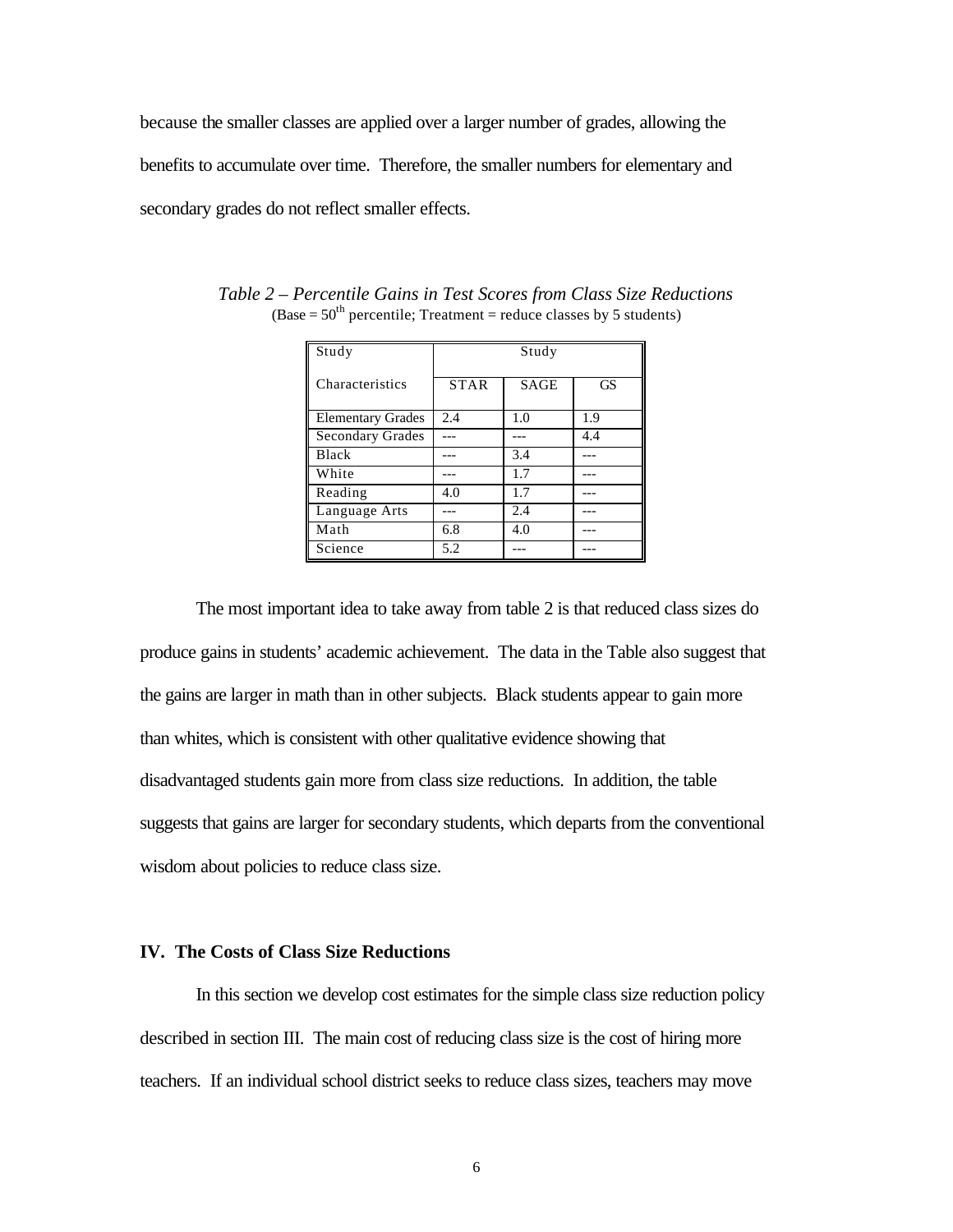into the district from other school districts. This is unlikely to require much change in the total number of teachers in a county or state. State-level policies to reduce class size will almost certainly require additional teachers to enter the workforce. The effects of class size reduction therefore depend on how large the pool of candidates for new teaching positions is, and also on the qualifications of the teachers in the pool.

Research evidence on the teacher surplus issue suggests that most districts face a surplus of candidates for teaching positions. The size of the pool is uncertain, however, and there is great variation both within and across states.<sup>9</sup> In the cost model used here, we assume that the pool of candidates is 10 percent larger than the total number of teachers in our base model. We vary this assumption from 0-30 percent.

Regardless of the type of district, it is likely that new teachers hired in response to class size reduction policies will be of lower ability than those already employed. This is almost certainly true if districts are now selecting the best available teachers in their hiring processes.<sup>10</sup> The benefits from reducing class sizes are therefore likely to be at least partially offset by the decrease in average teacher ability. One way to prevent this would be to attract teachers with higher ability who would otherwise be working in other professions or other districts into the pool.<sup>11</sup> This is likely to be costly, however. Most collective bargaining agreements require that **all** salaries be increased, not just those of new teachers.<sup>12</sup>

To illustrate some of the trade-offs involved with these policies, consider California's recent program that puts \$1 billion annually into class size reductions. In many California districts, the evidence suggests that test score gains for students in smaller classes were offset by test score losses for students who ended up with less able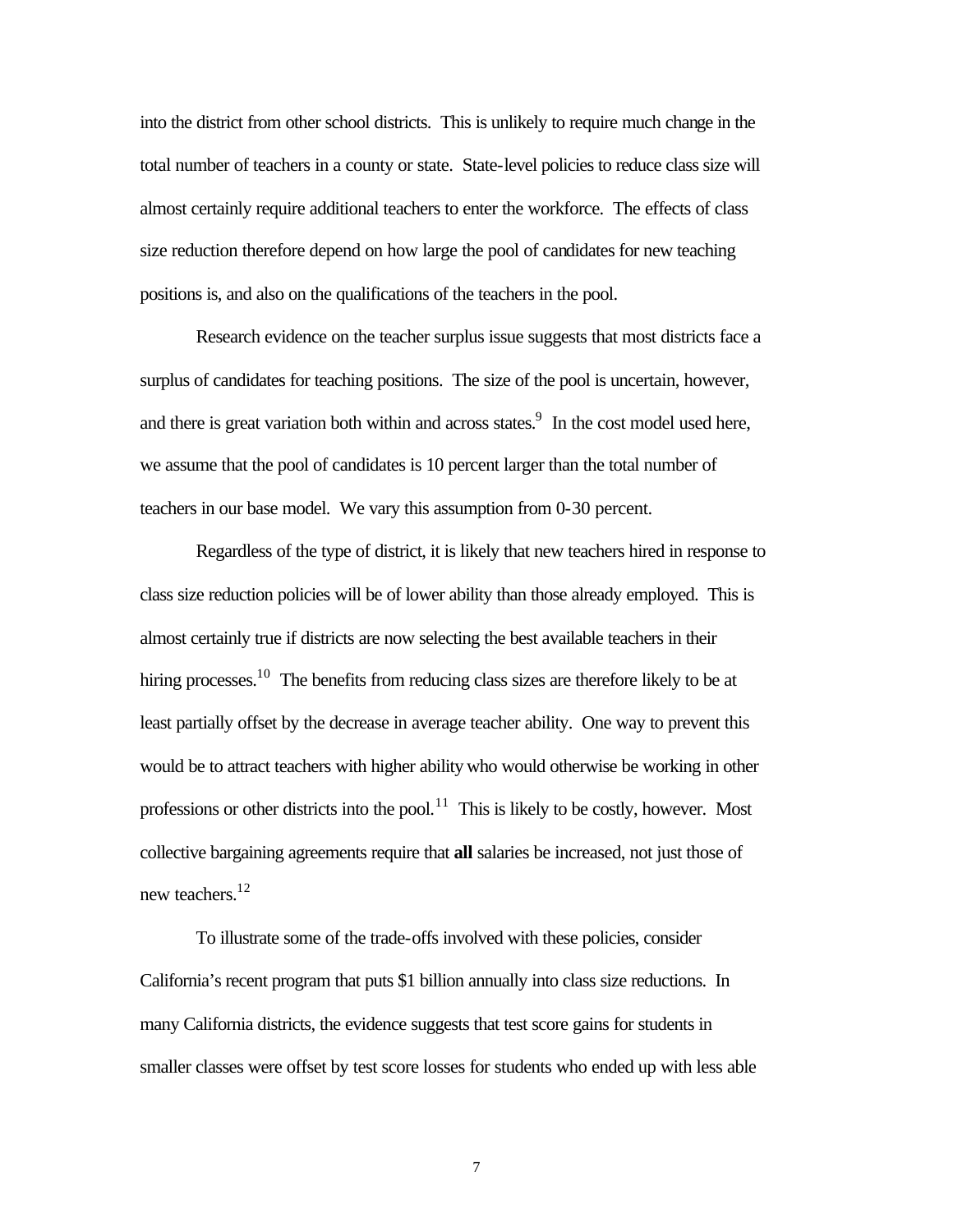teachers.<sup>13</sup> Wealthier districts were able to reduce class size by attracting the best teachers from low-income districts, while low-income districts were obliged to hire less qualified (and often unqualified) teachers. The net effect of the policy was to help some students at the expense of others.

Cost estimates require specific assumptions about the relationships between class size reductions, the pool of candidates for teaching jobs, and average teacher ability. The "teacher supply elasticity" is the percentage change in the number of available teachers divided by the associated change in teacher salaries. The available research suggests that the elasticity ranges between 0 and 2.0, depending on the time frame.<sup>14</sup> A change in salaries today will obviously have little effect on the number of teachers applying tomorrow. So, the short-run elasticity is essentially zero. As information spreads through the workforce, however, more teachers may enter the pool of candidates. The long run elasticity may be as large as 2.0, meaning that a one percent increase in salaries produces a two percent increase in the number of workers willing to teach.<sup>15</sup>

Our model also depends on how teacher salaries affect the ability levels of teachers who may apply. Manski (1987) concluded that a ten percent increase in average teacher salary would increase the average teacher SAT score by 10 points. Ballou and Podgursky (1992, 1994) and Figlio (1997) obtain similar results.

Class size reduction policies may also require capital expenditures if more classrooms are needed to accommodate students. Two facts suggest that the cost of classroom space is small compared the costs of teachers. First, capital costs comprise only 10 percent of total education expenditures. In addition, one-half of U.S. schools have extra space available that cannot easily be utilized for other purposes.<sup>16</sup> For these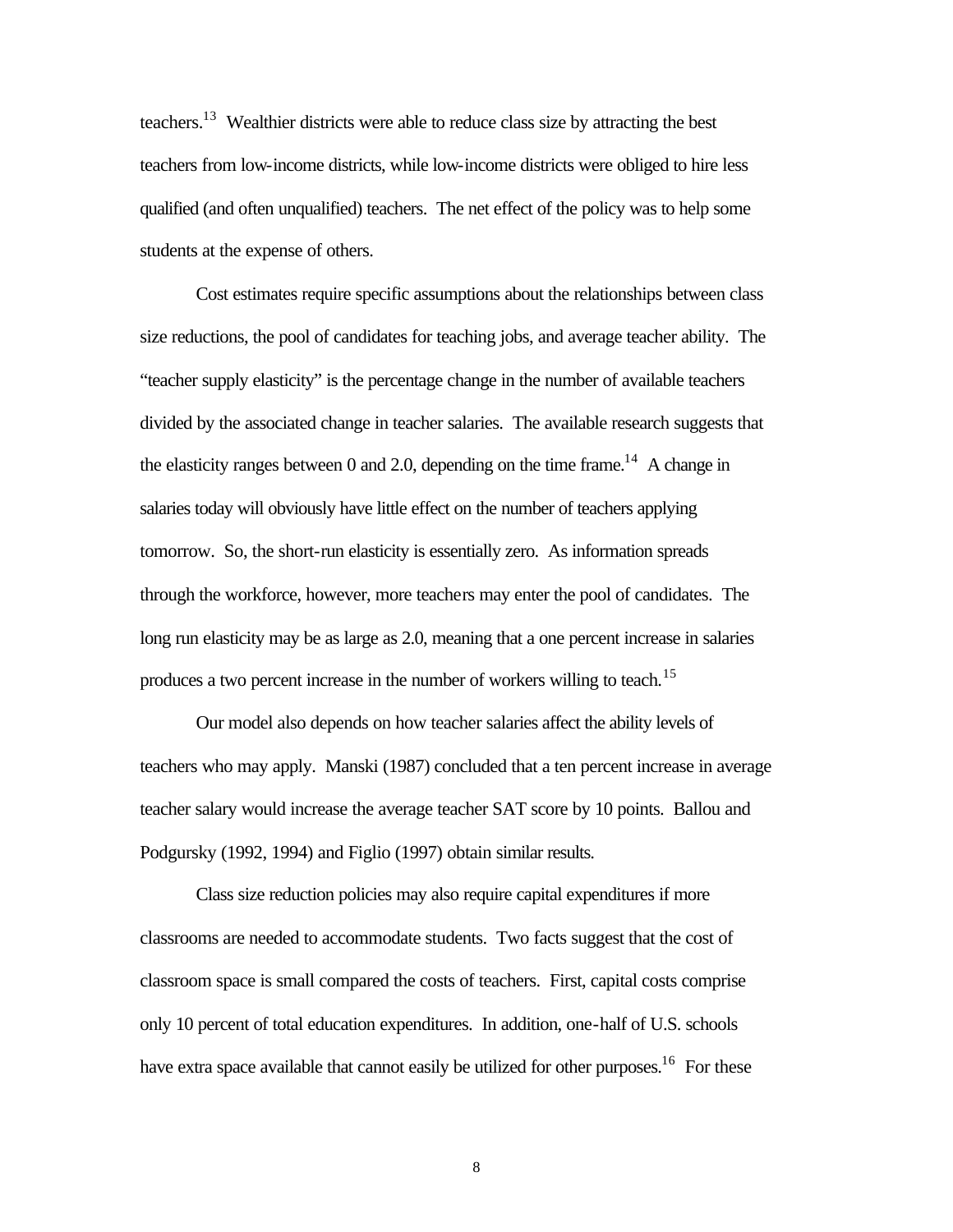reasons capital costs are excluded from the model. The impact of this and other assumptions is considered in more detail below.

The cost model described above, combined with the effectiveness information in section III above, suggests that it would cost \$435 annually per student to move a student from the  $50<sup>th</sup>$  to the  $54<sup>th</sup>$  percentile by reducing average class size by five students. These costs vary depending on assumptions about the labor supply elasticity, ability elasticity, and capital costs. Changes in assumptions do not change the main conclusions of the paper, however.

# **V. The Effectiveness of Policies Designed to Increase Teacher Ability**

There are two main ways to increase teacher ability. The first is to hire teachers who begin their jobs with high ability. The second is through training and professional development once teachers have been hired.

According to research evidence, several characteristics of new teachers appear to improve student performance. These include verbal ability, quality of the teacher's undergraduate college<sup>17</sup>, and certain types of undergraduate courses.<sup>18</sup> Some of these measures, such as verbal ability, seem to have obvious importance because these are the same abilities that education is meant to provide to students. Teachers cannot pass skills on to students that they themselves do not possess.

Other teacher characteristics, such as quality of undergraduate institution and types of coursework undertaken, can be interpreted in different ways. We view these characteristics as *signals* about expected teacher performance in the classroom – signals that administrators use in making decisions about hiring and initial compensation.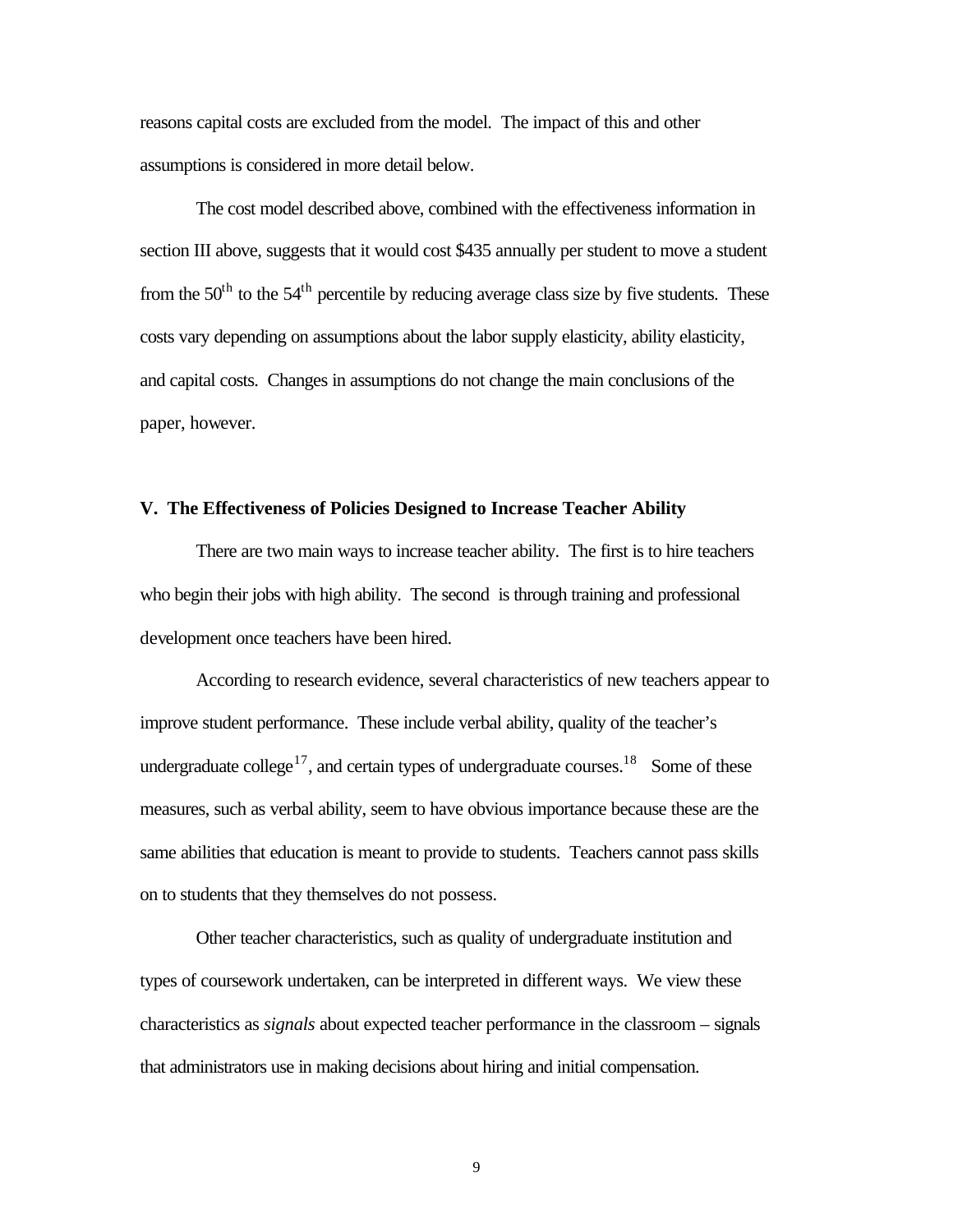The available evidence suggests that the most important form of training for veteran teachers is *on-the-job training*, as measured by years of experience. In contrast, formal training including master's degrees appears to have little impact on student teacher performance.<sup>19</sup> Evidence regarding other forms of professional development is highly dependent on the specific type of training that teachers receive.

The evidence presented above focuses on administrators' decisions in hiring and compensating teachers. In fact, however, people must apply for teaching positions before they can be hired. The choices that potential applicants must make include whether to take formal teacher training (usually in college), whether to stay in a particular job or switch jobs after entering the profession; whether to stay in the teaching profession or change professions; and whether to continue working or leave the labor force. Considerable research has been done about how potential teachers make these decisions.<sup>20</sup> Not surprisingly, the reasons are complex and many are not under the control of school districts or state governments.

Salary is one important factor determining who teaches, as suggested earlier. In contrast to the research on class size, unfortunately, there is no experimental evidence regarding the effects of teacher salaries on student achievement. Instead, most studies on teacher salaries use a statistical tool called regression analysis that tries to imitate experimental conditions. This non-experimental technique requires that the regressions include "control variables" that affect student performance, including class size and student characteristics. Regression estimates that exclude these variables suffer from "omitted variable bias" and can yield biased estimates of the effects of the teacher salaries.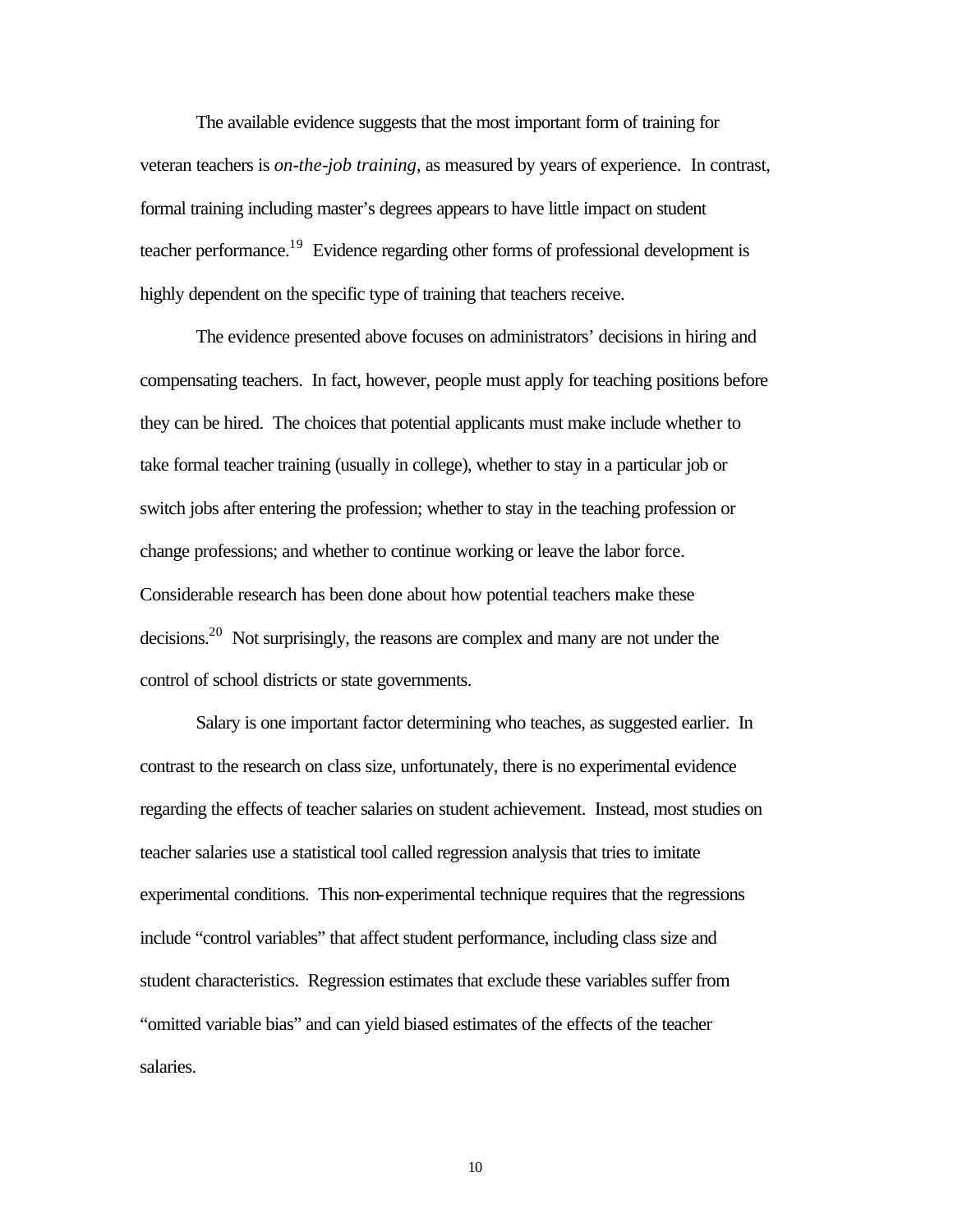Most non-experimental studies find that salary matters, but the effects appear to be small.<sup>21</sup> Most of these studies suffer from the omitted variables problem, however, which means that their results may be misleading. To identify unbiased estimates of how teachers' salaries affect student achievement, we first selected regression estimates that include both class size and teacher salaries in the analysis. This is important because we do have experimental estimates of the class size effect. We restrict our attention to regression estimates in which the class size effect is close to the experimental estimates found in STAR, SAGE, and other studies. If one of the effect estimates is unbiased, it is more likely that the other effect estimates are unbiased as well.<sup>22</sup>

Twenty regression estimates from seven different studies include both a class size and a teacher salary variable. Eight of these estimates were left after restricting this sample based on the class size evidence. Taking the average of these teacher salary effects suggests that a statewide increase of 10 percent in teacher salaries will raise a student from the  $50<sup>th</sup>$  to the  $52<sup>nd</sup>$  percentile on a norm-referenced test.

As in our discussion of class size reductions above, this analysis does not make distinctions among the many strategies that schools could use to increase teacher salaries. These options are discussed in section VIII.

#### **VII. The Costs of Improving Teacher Ability**

The effectiveness of professional development, standards, and compensation were all considered in the previous section. The costs of professional development programs for in-service teachers vary, and must be evaluated on a case-by-case basis. The cost of obtaining a master's degree can be estimated, but it is not clear that the degree provides much benefit to students. If this is the case, then any cost is too high.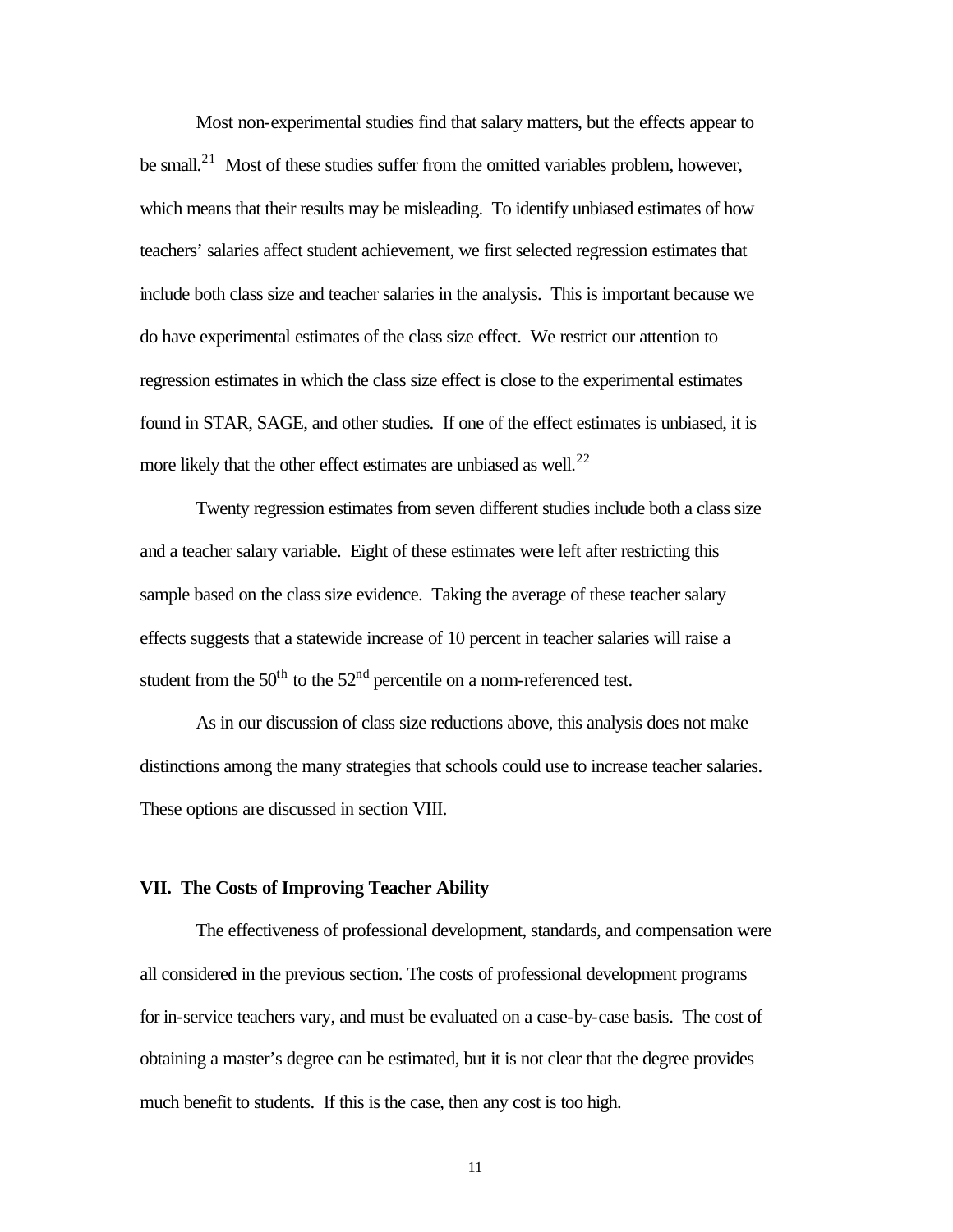At first glance, policies that raise standards for teachers appear to have no cost at all. Districts and states can simply set rules that no one can teach who has not achieved a minimum score on some type of certification exam (e.g. the NRE). The more restrictive the rules, however, the fewer candidates are left in the pool. If standards are set so high that there are too few qualified applicants to fill the available positions at the salaries offered, then salaries may have to rise to attract a sufficient number of qualified candidates.

Our analysis considers the effects on student achievement of a statewide increase in average teacher salaries. Multiplying the change in teacher salaries by the number of teachers yields the total costs of the reform. As with the class size reduction discussed above, policies that seek to increase teacher ability by increasing salaries will also affect the number of teachers available. The final cost will depend again on teacher supply elasticity, teacher ability elasticity, and other factors.We make the same assumptions here as we did regarding class sizes. Our results suggest that raising a student from the 50<sup>th</sup> to the 54<sup>th</sup> percentile using teacher salary increases would cost about \$200 per student per year.

# **VII. Cost Effectiveness and Simple Policy Reforms**

Most research provides information about benefits *or* costs of *individual programs*. The purpose of cost effectiveness analysis is to combine information on costs *and* benefits for *various programs* to obtain the highest possible level of student achievement. Policymakers need more than just information about benefits – they need to know how they can get the "biggest bang for the buck."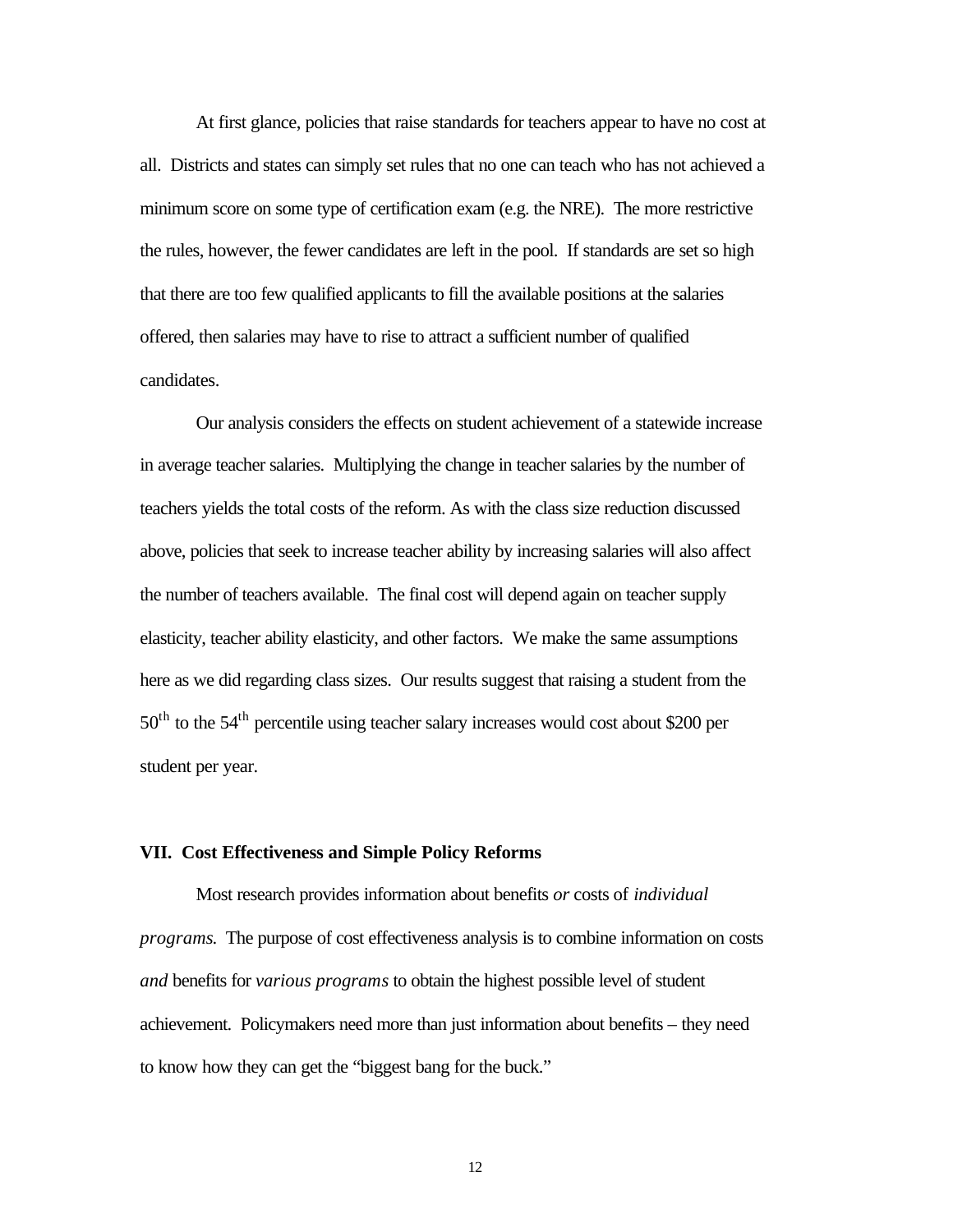The costs and benefits described above for class size reductions and teacher salary changes are presented in a way that these comparisons easy. The cost of increasing student test scores from the  $50<sup>th</sup>$  to the  $54<sup>th</sup>$  percentile are estimated to be \$435 per student for class size, but only \$200 for teacher salaries. These results vary somewhat based on assumptions about the labor supply elasticity, labor ability elasticity, and other factors. We considered ranges of values for these factors, but even values at the extreme ends of these ranges did not alter the main conclusion.

*These results suggest that sustained teacher salary increases would be more cost effective than class size reduction in raising student achievement.* Hiring fewer teachers with greater ability will produce greater gains at lower cost than hiring larger numbers of teachers with less ability. The short-term effect of a change in class size would almost certainly be greater, but the long-term effect would be smaller. As teachers leave the profession, higher salaries would attract better candidates for teaching positions. Over time these new teachers would have a greater impact on student performance at a lower cost.

The discussion thus far has focused on improving student test scores as the main goal of education. An additional purpose of education is to prepare students for their adult lives, including their careers. Different types of analysis are possible when the goal is identified as increasing student wages, because both costs and benefits are expressed in dollars. This contrasts with an analysis in which test scores were the outcome of interest. Test scores may be related to personal success in adult life, but they are also related to our general desire for knowledge and good citizenship. It is quite difficult to place a dollar value on these goals and values.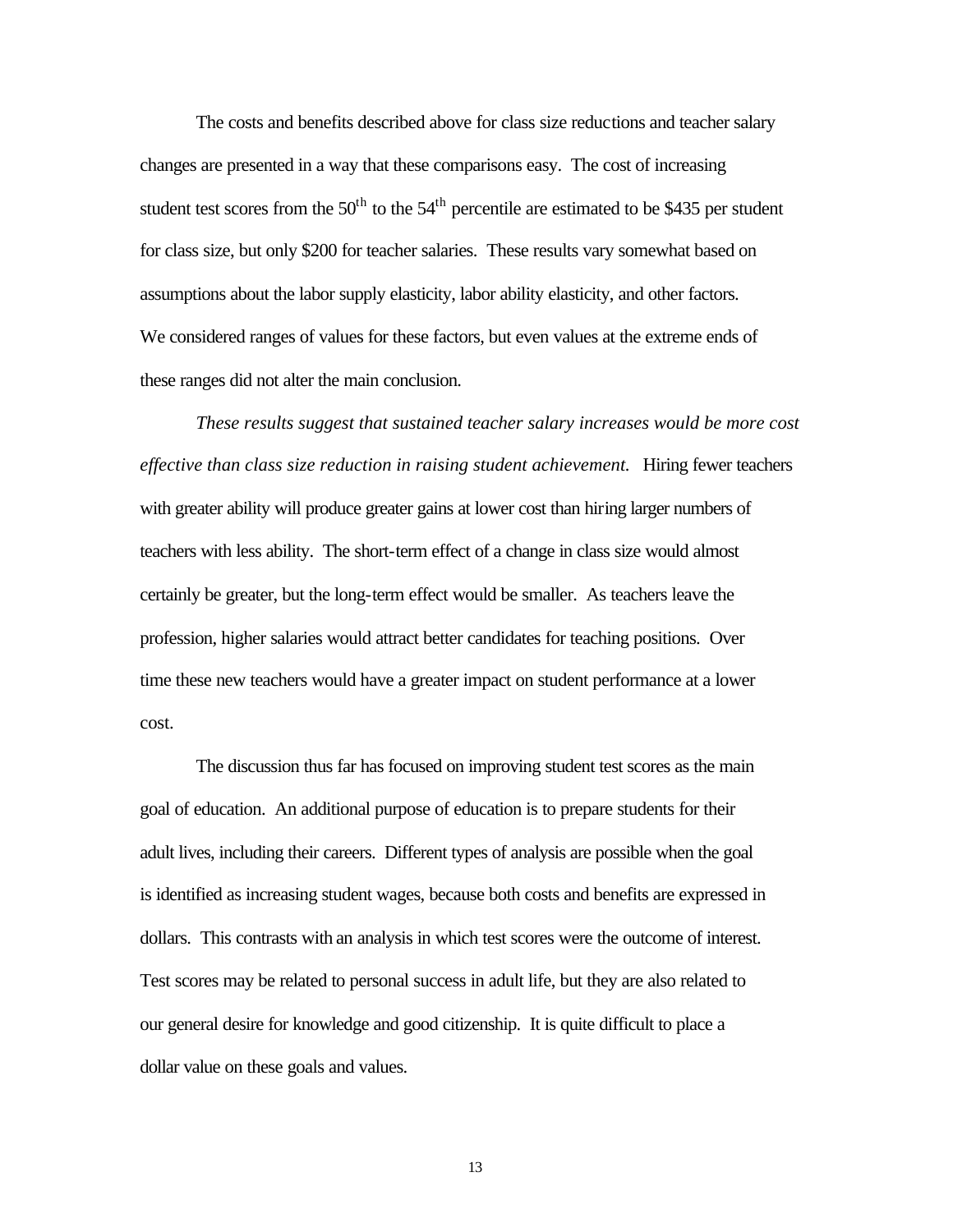As with test scores, it is important to have precise estimates of the benefits that reducing class size or increasing teacher salaries provide for future student wages. Our review of the evidence suggests that a \$100 increase in teacher salaries would increase future students wages by 0.8 percent. A decrease in class size by one student in all grades would increase future student wages by 1.6 percent.

One simple and useful way to approach the analysis with future wages is simply to ask, "At what point do the extra costs of education reforms exceed the extra future wages for students due to the reforms?"<sup>23</sup> The results of our analysis are quite similar to those in the earlier sections. The absolute size of the gain in student achievement is larger when we reduce class size than when we increase teacher salaries, but the cost of the change is also higher. This suggests that it would be more cost-effective to raise teacher salaries than to further reduce class size. The appendix provides additional details about the model used to produce these results.

### **VIII. Cost Effectiveness: The Details Matter**

Real-world policies are rarely as simple as those considered in the previous sections. Instead, policies are almost always filled with fine print, restrictions, and rules that add complexity. This section focuses on how the earlier results might change based on differences in policies and different cost assumptions.

 Possible restrictions on class size policies include maximum class sizes, restrictions by grade, and unique rules for special education and other student populations. All of these restrictions would add to the cost of reform. For instance, suppose a school imposed a maximum class size of 25. This would require splitting a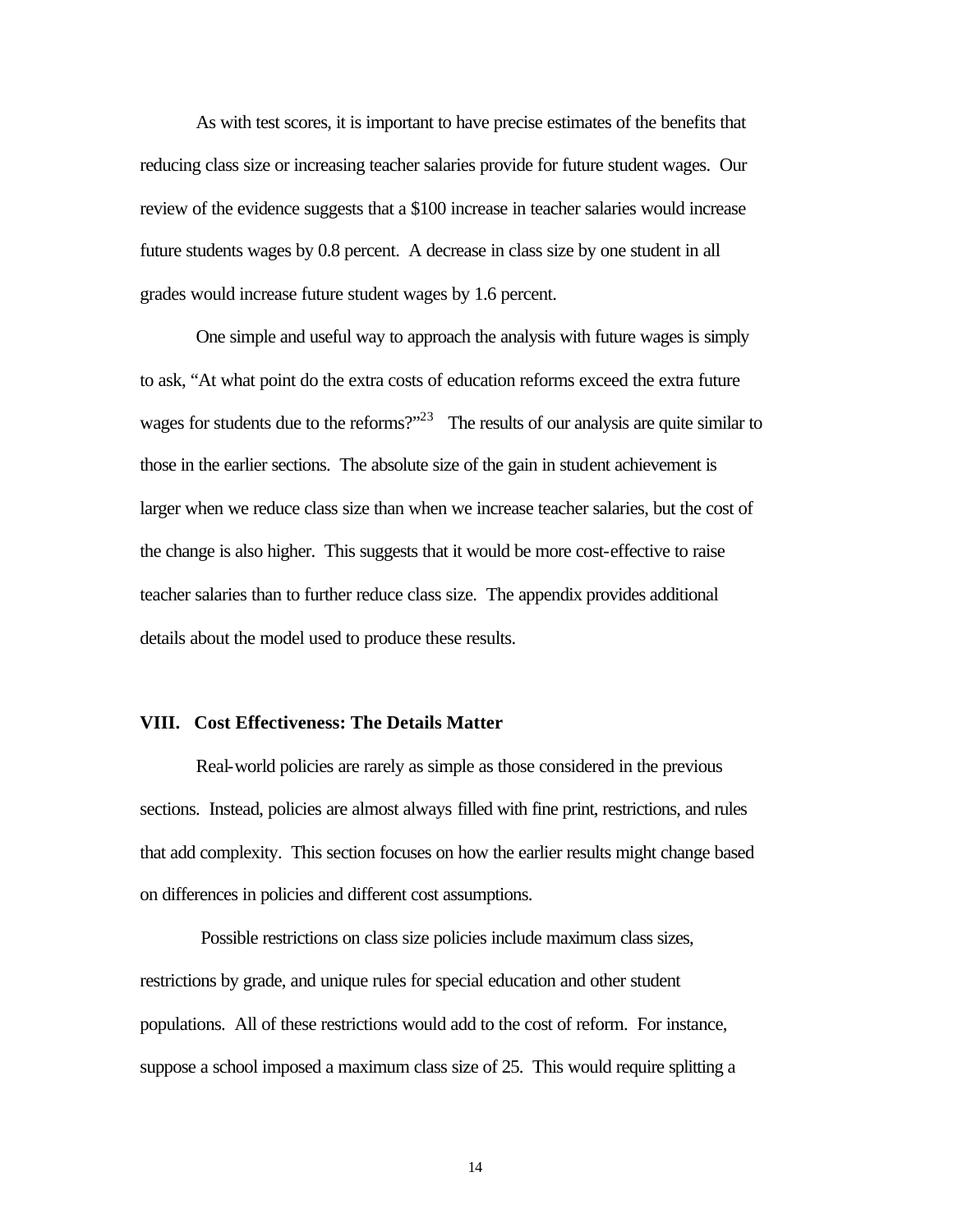class of 26 into two very small classes (e.g. 13 and 13) and hiring an additional teacher, because a class of 26 would violate the rule.<sup>24</sup> Imposing this rule would make class size reduction far more costly; more flexible reforms are generally cheaper.

Similarly, there are many different ways to increase teacher salaries, ranging from "signing bonuses" for new teachers to across-the-board increases for all teachers to "merit pay" based on professional development, experience, peer evaluations, or other factors. These different strategies can produce similar increases in **average** teacher salaries, while producing very different increases for particular teachers and very different consequences for the pool of candidates for teaching jobs. The details of policy design are therefore likely to make a big difference for how salary increases affect student achievement.

The available evidence suggests that increasing teacher salaries will improve student achievement. It does not provide guidance for choices among alternative strategies. As in the case of class size reductions, however, complicating salary policies by adding rules may increase the cost of reform, sometimes in unforeseen ways. For example, policies that offer "signing bonuses" or increased salaries for beginning teachers may be a good strategy for attracting talented young people into the teaching profession. Such policies may produce dissatisfaction or resentment among veteran teachers, however, leading to increased turnover or reduced retention. It would clearly be desirable to design policies that targeted salary increases in ways that would attract or retain more able or more talented teachers, but it is far from clear that administrators or policy makers are able to make the fine distinctions among prospective or current teachers that would make such policies effective.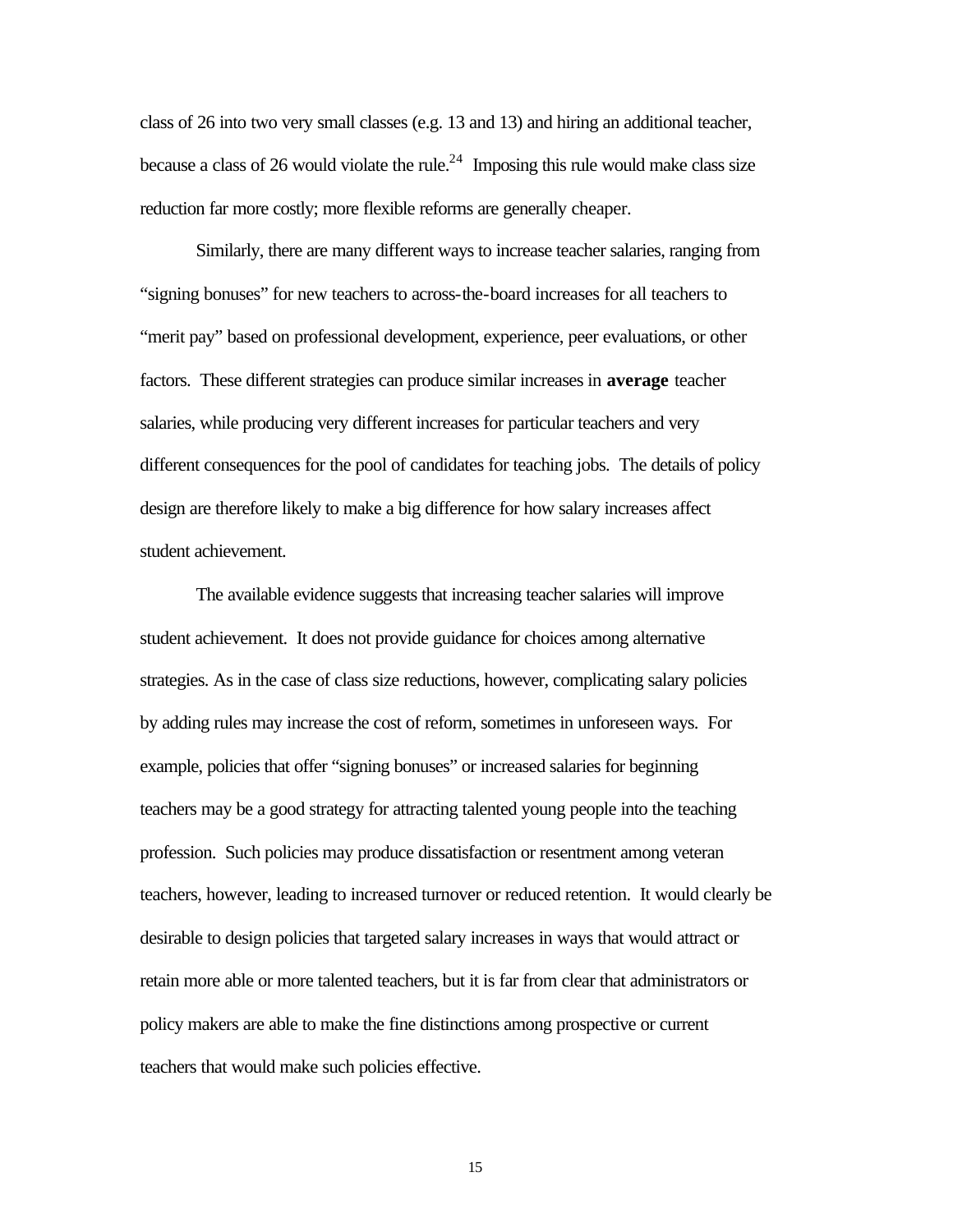It is also important to note that policies that significantly restrict the pool of candidates for teaching positions through testing or stricter certification requirements may require corresponding increases in salary to attract a sufficient number of teachers.

Policies to reduce class size or increase teachers' salaries could be implemented at various levels of the education system, from individual school districts to the federal government. In our analysis we assume that these are state or federal reforms. Action by an individual district may make local students better off, without much impact on the larger education system. Any single school district that reduces class sizes or increases salaries can probably attract the new teachers that it needs from nearby districts or private schools. State or federal policies that affect **all** school districts are likely to bring about major changes in the market for teachers, however.

#### **IX. Conclusion**

How can we improve student performance? Past research is useful, but falls far short of providing a definitive answer to this question. The results that we present in this paper run against the grain of recent policy initiatives. They suggest that sustained policies aimed at increasing teacher ability will be more cost effective than class size reductions in raising student achievement. This is true regardless of whether we focus on academic achievement or the future wages of students.

If research suggests that salary increases and standards are so cost effective, why might actual policy decisions differ? One possible explanation is that class size reductions have a much more immediate and identifiable impact on student performance. Teachers like class size reduction because it has demonstrable effects on student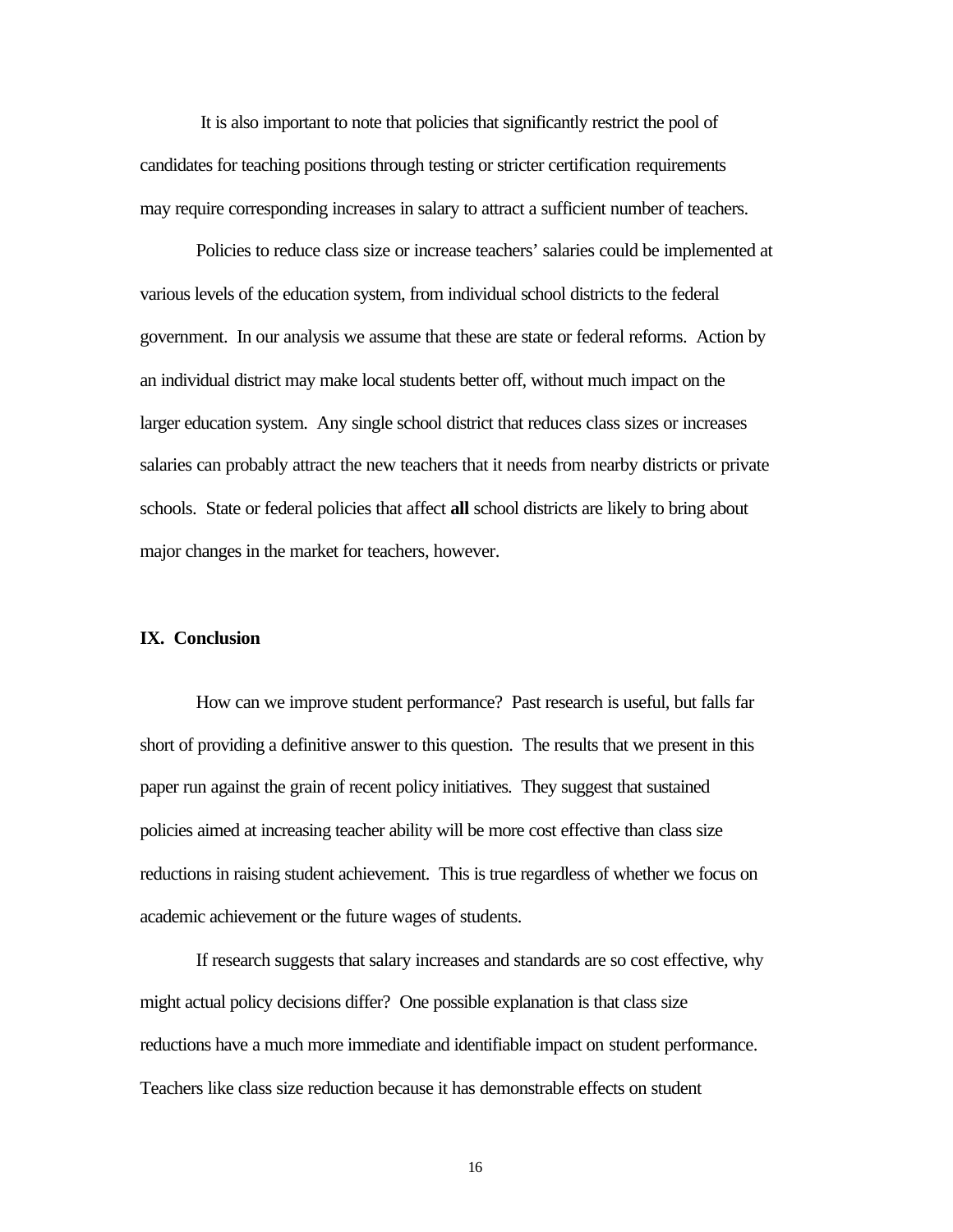achievement and allows them to focus more closely on each of their students. Parents like the reductions because they want their kids to have personal attention. This puts a great deal of pressure on school leaders to reduce class sizes, even if it is not the most cost effective use of resources. In contrast, changes in teacher quality are hard to observe, and they may affect student achievement only over an extended period of time. Teachers may appreciate the importance of higher salaries, but making the case to parents and taxpayers is harder. Hiring fewer teachers and paying them more simply lacks the intuitive political appeal of hiring more teachers and reducing class size.

There is another lesson in this paper that is even more important than the specific results for class size reductions. Researchers and educators, devoted to finding a solution to pressing educational needs, search very hard for programs that work. Through innovation and creativity, many successful programs have been developed in the process. However, these successes will remain meaningless if we cannot successfully choose among them. The best apple in the barrel is not very useful if we cannot find it. Instead of reaching out and picking the first one we see, it is essential that we compare at least a handful of those that look good on the surface. These choices are not merely a matter of economics – of mundane calculations of benefits and costs. Rather, the ability of educators to make these tough choices will determine how much we can contribute to the education of our students.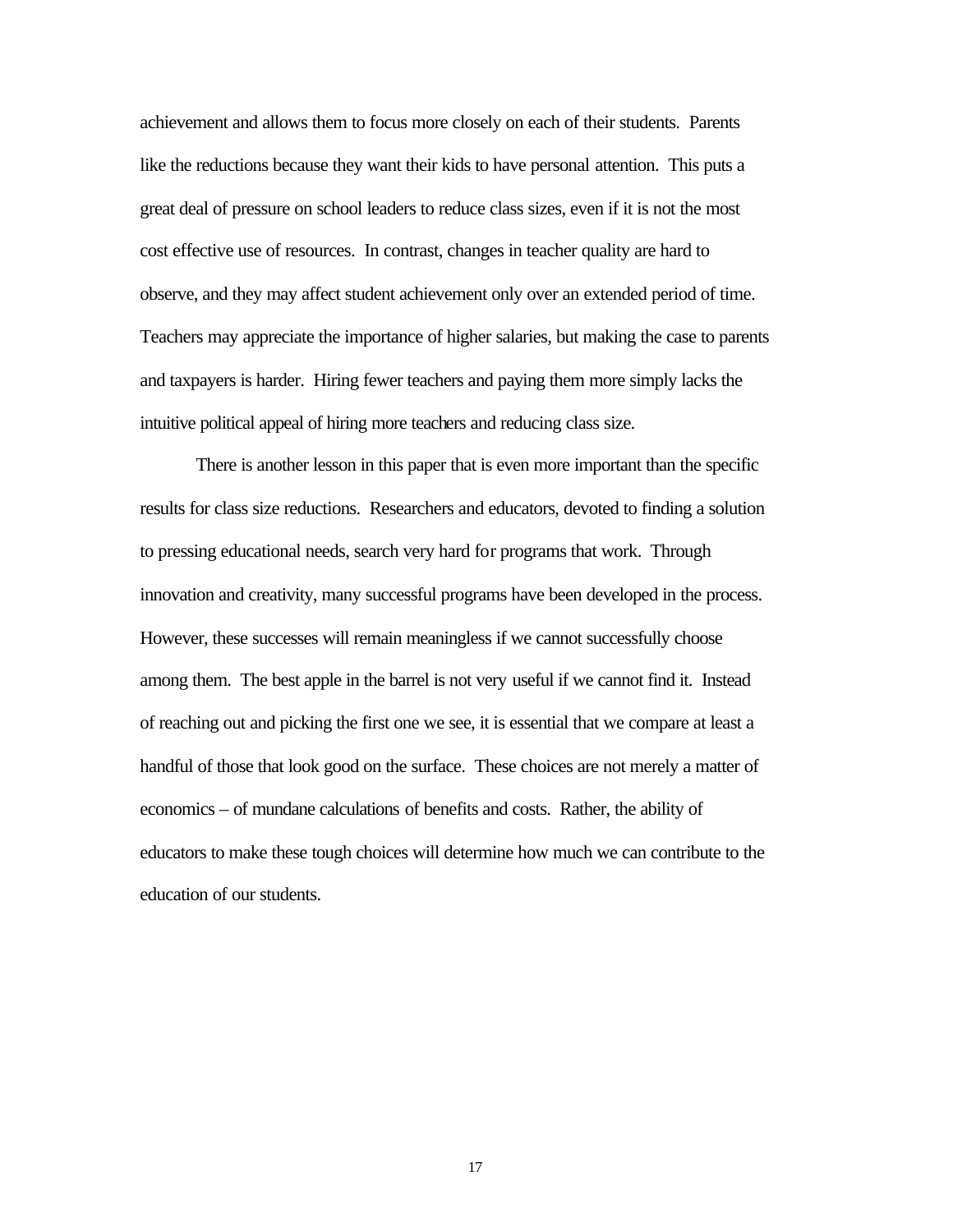#### **Appendix A – Policy Reform and Students' Future Earnings**

A different type of analysis is possible when student's future wage is the outcome of interest. Economic theory suggests that the optimal input level occurs where the marginal benefit of the input equals the marginal cost. In the case of test scores, it is difficult to apply this rule because the "benefits" of test scores are difficult to translate into an economic value. Wages, in contrast, have a fairly straightforward interpretation, since they are expressed in monetary terms.

We start by developing functions for the present discounted value of total costs and benefits, based on the above assumptions. (All costs and benefits are discounted at a base value of 3 percent with a range of 0-6 percent.) We then consider an optimization problem in which the government maximizes a social welfare function (benefits minus costs), subject to a technology constraint on the production of education. Since the above approach does not impose any limits on spending levels, we then add a cost constraint similar to current total costs.

The optimization problems used here are partial equilibrium, ignoring some relationships across markets. However, the consistency of the results using different approaches, and the magnitude of the differences in cost effectiveness across policies, suggest that the results would not change in a more complex general equilibrium model.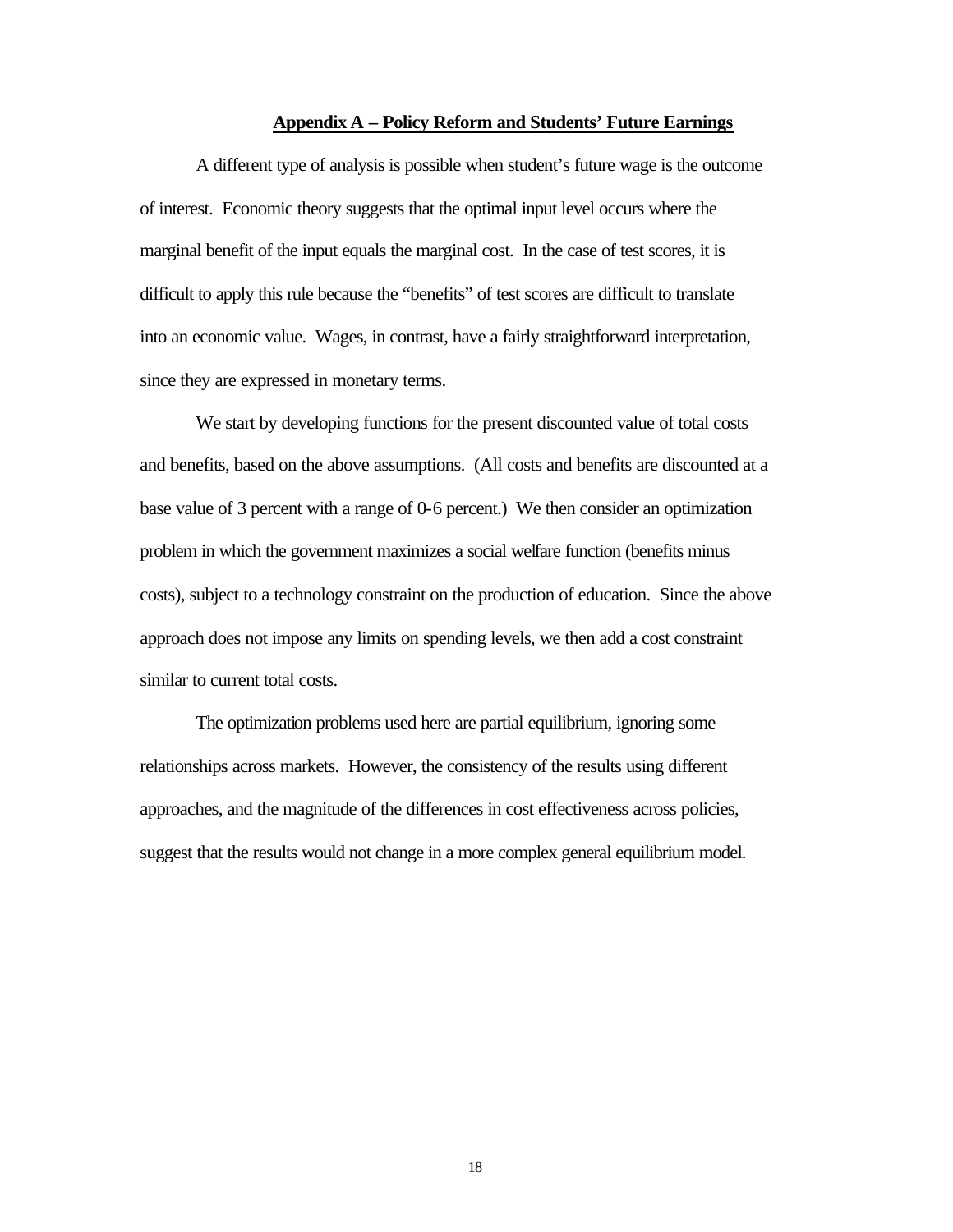#### **Bibliography**

- Ballou, D. (1996). "Do Public Schools Hire the Best Applicants?" *Quarterly Journal of Economics*, Vol. 111 , no. 1, pp. 97-133.
- Ballou, D. & Podgursky, M. (1994). "Recruiting Smarter Teachers." *Journal of Human Resources*, Vol. 30, no. 2, pp. 326-338.
- Ballou, D. & Podgursky, M. (1992). "Buying Quality: Will Higher Pay Improve the Teaching Workforce?" *Working Paper*, University of Massachusetts at Amherst.
- Brewer, D.J., Krop, C., Gill, B.P., & Reichardt, R. (1999). "Estimating the Cost of national class size reductions under different policy alternatives," *Educational Evaluation and Policy Analysis*, Vol. 21, no. 2, pp. 179-192.
- Currie, J. (1991). "Employment Determination in a Unionized Public-Sector Labor Market: The Case of Ontario's School Teachers," *Journal of Labor Economics*, Vol. 9, no. 1, pp. 45-66.
- Figlio, D. (1997). "Teacher Salaries and Teacher Quality," *Economics Letters*, Vol. 55, pp. 267-271.
- Hanushek, E. & Rivkin, S. (1996). "Understanding the Twentieth Century Growth in U.S. School Spending," *Journal of Human Resources*, Vol. 32, no. 1, pp. 35-68.
- Hanushek, E. & Pace, R.R. (1995). "Who Chooses to Teach (and Why)?" *Economics of Education Review*, Vol. 14, no. 2, pp. 101-117.
- Levin, Henry (1983). *Cost Effectiveness*: *A Primer*. Sage: Beverly Hills.
- Manski, C.F. (1987). "Academic Ability, Earnings, and the Decision to Become a Teacher: Evidence from the National Longitudinal Study of the High School Class of 1972." In *Public Sector Payrolls*, Ed. David A. Wise, University of Chicago Press: Chicago.
- Nye, B., Hedges, L., and Konstantopoulos, S. (1999) "The Long-Term Effects of Small Classes: A Five-Year Follow-Up of the Tennessee Class Size Experiment," *Educational Evaluation and Policy Analysis*, Vol. 21, No. 2, pp. 127-142.
- Norris, G., and R. Richburg (1997) "Hiring the Best," *American School Board Journal*, Vol. 184 no.11, p.46, 48, 55.